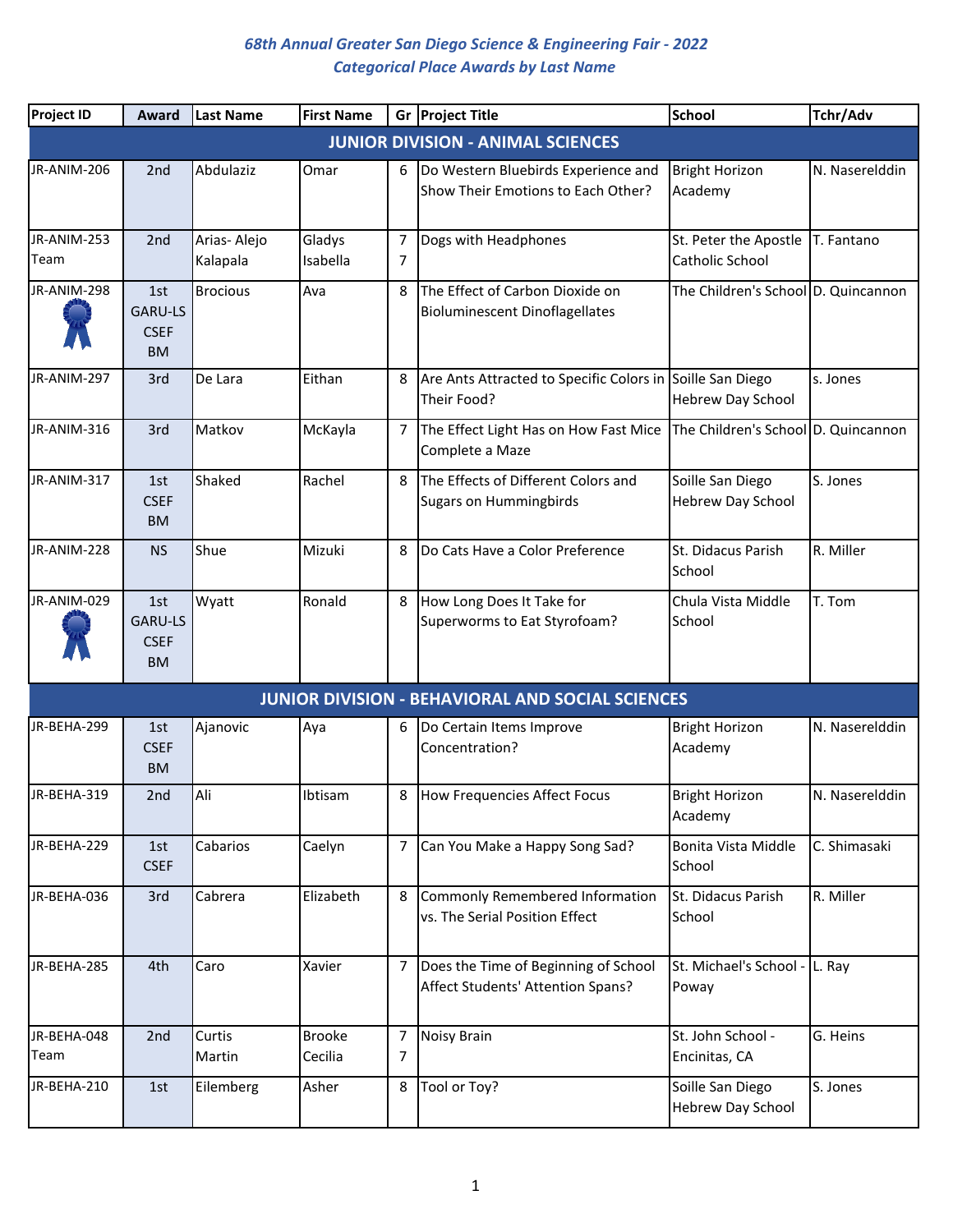| <b>Project ID</b>   | Award                           | <b>Last Name</b> | <b>First Name</b> |                | Gr Project Title                                                                                             | <b>School</b>                          | Tchr/Adv     |
|---------------------|---------------------------------|------------------|-------------------|----------------|--------------------------------------------------------------------------------------------------------------|----------------------------------------|--------------|
|                     |                                 |                  |                   |                | <b>JUNIOR DIVISION - BEHAVIORAL AND SOCIAL SCIENCES (cont'd)</b>                                             |                                        |              |
| JR-BEHA-040         | 2 <sub>nd</sub>                 | Esbeck           | Ashlyn            | 8              | Listening to Music While Taking a Test St. John School -                                                     | Encinitas, CA                          | G. Heins     |
| JR-BEHA-035         | 3rd                             | Fries            | Zoe               | 8              | Colored LED's vs. The Human Eye                                                                              | St. Didacus Parish<br>School           | R. Miller    |
| JR-BEHA-198         | <b>NS</b>                       | Golembesky       | Rachael           | 8              | What are the Effects of Personal Care<br>Products on Adults?                                                 | Soille San Diego<br>Hebrew Day School  | S. Jones     |
| JR-BEHA-045         | 1st<br><b>CSEF</b>              | Goncalves        | Lily              | 7              | The Gamer Theory                                                                                             | St. John School -<br>Encinitas, CA     | G. Heins     |
| JR-BEHA-039         | 2nd                             | Guizar           | Andre             | 7              | How Does Smell Affect Taste                                                                                  | San Diego French<br>American School    | A. Mobley    |
| JR-BEHA-320         | 3rd                             | Hall             | Kennedy           | $\overline{7}$ | What is the Effect of Colors on<br>Someone's Mind or Emotions?                                               | Mt. Helix Academy                      | K. MacDonald |
| JR-BEHA-043         | 1st<br><b>CSEF</b>              | Herrera          | Valerie           | 7              | Same Shape Different Labels                                                                                  | Bonita Vista Middle<br>School          | C. Shimasaki |
| JR-BEHA-255<br>Team | 3rd                             | Hill<br>Liem     | Lauren<br>Leandra | 8              | Effects of Certain Scent Categories on<br>the Human's Limbic System and Heart<br>Rate                        | <b>Stella Maris</b><br>Academy         | M. Flores    |
| JR-BEHA-038         | 1st<br><b>CSEF</b>              | Ingram           | Gianna            | 8              | Does Test Anxiety Affect Test<br>Performance                                                                 | St. John School -<br>Encinitas, CA     | G. Heins     |
| JR-BEHA-340         | 1st<br><b>CSEF</b><br><b>BM</b> | Jacobs           | Hillel            | 8              | Al vs. Kids: Mold                                                                                            | Soille San Diego<br>Hebrew Day School  | S. Jones     |
| JR-BEHA-242         | 1st<br><b>CSEF</b><br><b>BM</b> | Khong            | Hannah            | 7              | Study of Effects of Inconsistent Sleep<br>Schedules on Cognitive Abilities                                   | St. Michael's School -<br>Poway        | L. Ray       |
| JR-BEHA-301         | 3rd                             | Kupershmith      | Aaron             | 8              | The Decisions in Which a Child Will<br>Hire a Babysitter When They Have<br>Multiple Options of Who to Choose | Soille San Diego<br>Hebrew Day School  | S. Jones     |
| JR-BEHA-209         | <b>NS</b>                       | Maya             | Esther            | 8              | Do Students Work Better in Pairs or<br>Alone, and is Age a Factor                                            | Soille San Diego<br>Hebrew Day School  | S. Jones     |
| JR-BEHA-349         | 2nd                             | McCabe           | James             | 7              | Stressed from Covid-19? Look to<br>Hobbies!                                                                  | St. Michael's School - L. Ray<br>Poway |              |
| JR-BEHA-300         | 2nd                             | Mizan            | Shiraz            | 8              | Does Color Affect Your Memory?                                                                               | Soille San Diego<br>Hebrew Day School  | S. Jones     |
| JR-BEHA-044         | 1st<br><b>CSEF</b><br><b>BM</b> | Montemayor       | Maliya            | 7              | The Beauty of the Golden Ratio: Fact<br>or Fib?                                                              | St. John School -<br>Encinitas, CA     | G. Heins     |
| JR-BEHA-182         | 2nd                             | Moore            | Yasmina           | 8              | The Effect of Stress on Test<br>Performance                                                                  | City Tree Christian<br>School 6-8      | M. Lee       |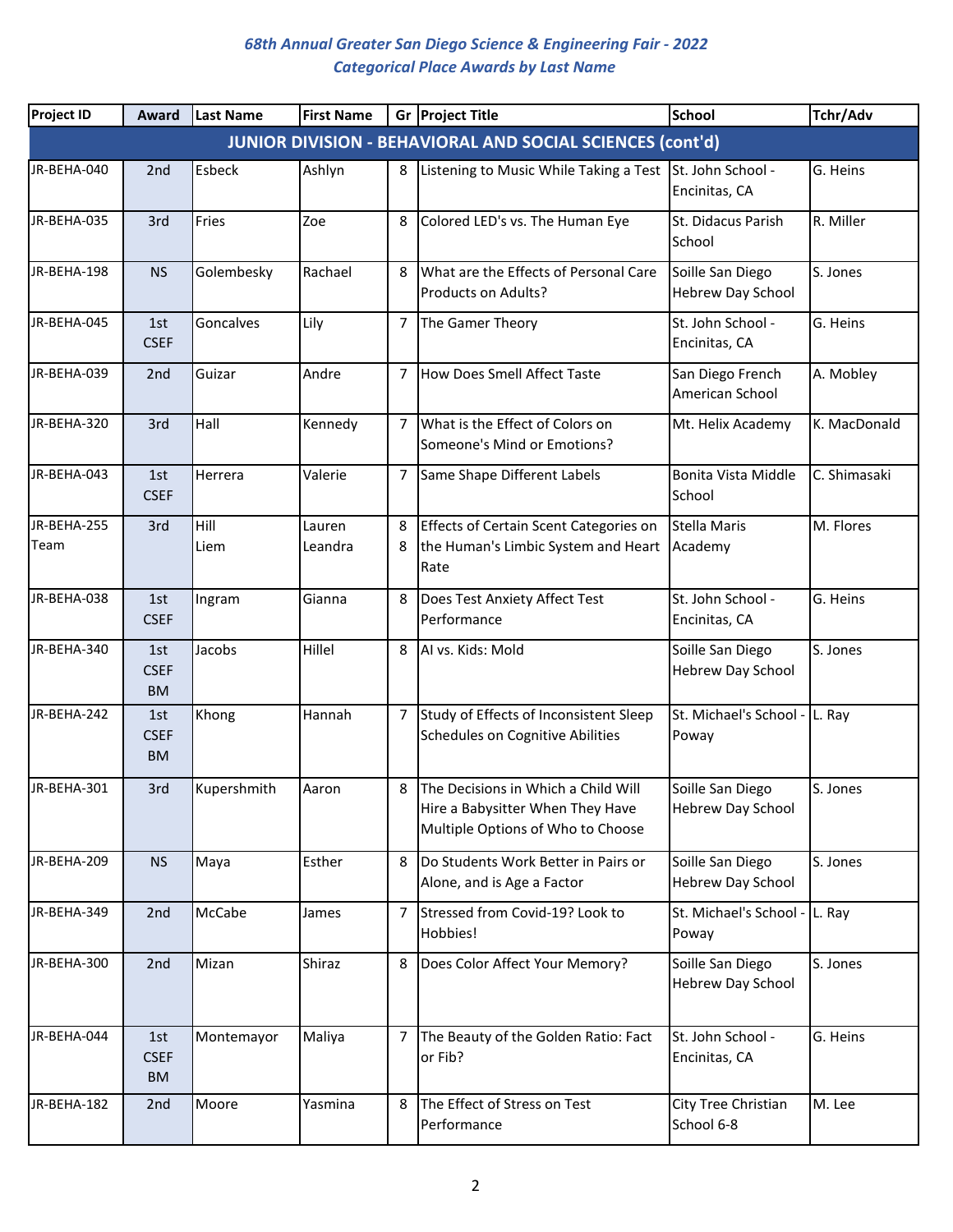| <b>Project ID</b>   | Award                           | <b>Last Name</b>       | <b>First Name</b>    |                     | Gr Project Title                                                                      | <b>School</b>                                         | Tchr/Adv       |
|---------------------|---------------------------------|------------------------|----------------------|---------------------|---------------------------------------------------------------------------------------|-------------------------------------------------------|----------------|
|                     |                                 |                        |                      |                     | <b>JUNIOR DIVISION - BEHAVIORAL AND SOCIAL SCIENCES (cont'd)</b>                      |                                                       |                |
| JR-BEHA-047<br>Team | 3rd                             | <b>Noves</b><br>Price  | Sophia<br>Gabriella  | 7                   | Does a Simulated 3D Environment<br>Make Human Beings React Differently<br>to Reality? | San Diego French<br>American School                   | A. Mobley      |
| JR-BEHA-042         | 3rd                             | O'Connell              | Cillian              | 7                   | <b>Running Faster</b>                                                                 | St. Michael's School -<br>Poway                       | L. Ray         |
| JR-BEHA-041         | 3rd                             | Quezada                | Gabriel              | 8                   | Mindful Music: How Music Affects<br>Memory                                            | St. John School -<br>Encinitas, CA                    | G. Heins       |
| JR-BEHA-318         | 2nd                             | Rothstein              | Emma                 | 8                   | Does Color Have an Affect on Taste                                                    | Soille San Diego<br>Hebrew Day School                 | S. Jones       |
| JR-BEHA-183<br>Team | 4th                             | Salazar<br>Thomas      | Alexa<br>Sophia      | 7<br>7              | The Effect of Sight on Distinguishing<br>Taste                                        | City Tree Christian<br>School 6-8                     | M. Lee         |
| JR-BEHA-037         | 2nd                             | Savant                 | Luca                 | 7                   | Does Color Affect the Taste?                                                          | St. John School -<br>Encinitas, CA                    | G. Heins       |
| JR-BEHA-302         | 2 <sub>nd</sub>                 | Snowten                | Harmoney             | 8                   | The Effect of Personality Type on<br>Memory Task Performance                          | City Tree Christian<br>School 6-8                     | M. Lee         |
| JR-BEHA-341         | 1st<br><b>CSEF</b>              | Soukup                 | <b>Branden</b>       | $\overline{7}$      | Lobe at First Sleight                                                                 | Mt. Helix Academy                                     | K. MacDonald   |
| JR-BEHA-230         | 1st<br><b>CSEF</b><br><b>BM</b> | Weissler               | Eliora               | 8                   | Does Dyslexie Font Affect Individuals<br>Without Dyslexia?                            | Soille San Diego<br><b>Hebrew Day School</b>          | S. Jones       |
|                     |                                 |                        |                      |                     | <b>JUNIOR DIVISION - BIOCHEMISTRY</b>                                                 |                                                       |                |
| JR-BCHM-031         | 3rd                             | Alvarez                | Andres               | 8                   | Which Plant Generates the Most<br><b>Electricity: Potatoes or Lemons</b>              | Chula Vista Middle<br>School                          | T. Tom         |
| JR-BCHM-241<br>Team | 2nd                             | Chuprevich<br>Martinez | Joel<br>Ella Jean    | 7<br>$\overline{7}$ | Kitchen Full of Germs                                                                 | St. Peter the Apostle   T. Fantano<br>Catholic School |                |
| JR-BCHM-207         | 1st<br><b>CSEF</b><br><b>BM</b> | Khan                   | Mohammad<br>Adam     | 6                   | The Effect of Cooking on Vitamin C                                                    | <b>Bright Horizon</b><br>Academy                      | N. Naserelddin |
| JR-BCHM-032         | 2nd                             | Mendoza                | Olivia               | 7                   | Which Type of Honey Has the Least<br>Glucose?                                         | Bonita Vista Middle<br>School                         | C. Shimasaki   |
| JR-BCHM-240<br>Team | 3rd                             | Minderman<br>Reyes     | Miranda<br>Stephanie | $\overline{7}$<br>7 | Is the Five Second Rule Real?                                                         | St. Peter the Apostle<br>Catholic School              | T. Fantano     |
| JR-BCHM-208         | <b>NS</b>                       | Qarar                  | Yusra                | 6                   | Will Soaking Food in Water Before<br>Cooking Remove Starch from It?                   | <b>Bright Horizon</b><br>Academy                      | N. Naserelddin |
| JR-BCHM-030         | <b>NS</b>                       | Vu                     | Christopher          | $\overline{7}$      | Vitamin C Level Comparison Between<br>Different Oranges' Juices and Skins             | <b>Nativity School</b>                                | L. McTavish    |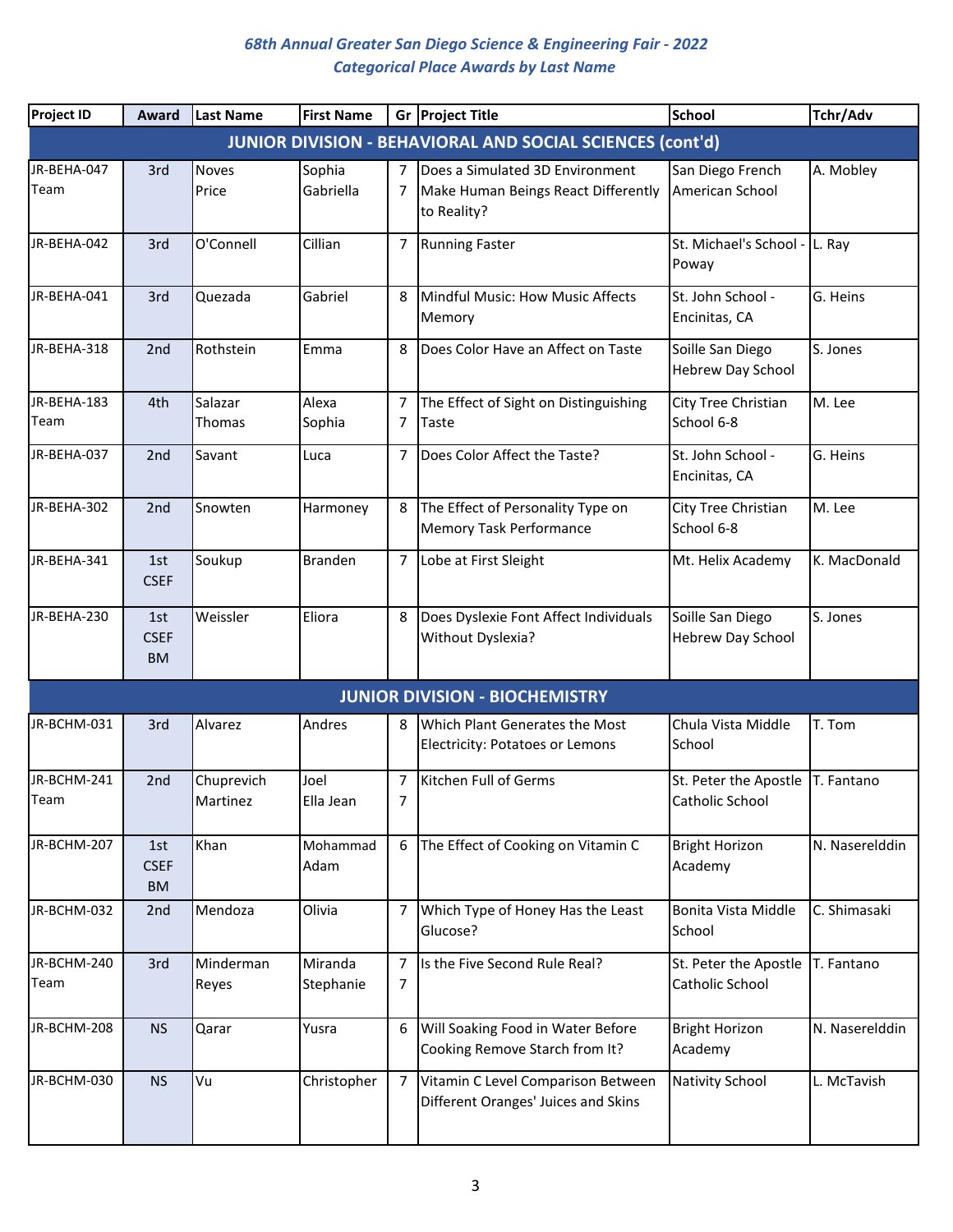| <b>Project ID</b> | <b>Award</b>                             | Last Name | <b>First Name</b> |                | Gr Project Title                                                                                                                    | <b>School</b>                            | Tchr/Adv            |
|-------------------|------------------------------------------|-----------|-------------------|----------------|-------------------------------------------------------------------------------------------------------------------------------------|------------------------------------------|---------------------|
|                   |                                          |           |                   |                | JUNIOR DIVISION - BIOMEDICAL/HEALTH SCIENCES AND BIOENGINEERING                                                                     |                                          |                     |
| JR-BMDE-050       | 3rd                                      | Alfaro    | Daniela           | $\overline{7}$ | Did Older People Have Less Side<br>Effects from the Covid-19 Vaccine than<br>Younger People?                                        | Nazareth School                          | M. Reed             |
| JR-BMDE-049       | <b>NS</b>                                | Cacho     | Alexa             | 8              | Are Fingerprints Inherited?                                                                                                         | St. John of the Cross<br>Catholic School | G. Krumm            |
| JR-BMDE-051       | 1st<br>GA-LS<br><b>CSEF</b><br><b>BM</b> | Fan       | Leanne            | 8              | Finsen Headphone: A Smart<br>headphone to Diagnose and Control<br>Middle Ear Infection Using Machine<br>Learning and Light Spectrum | Mesa Verde Middle<br>School              | R. Bird             |
| JR-BMDE-203       | 2nd                                      | Guerrero  | Elaine            | 8              | What Type of Face Mask is More<br>Breathable?                                                                                       | St. Peter the Apostle<br>Catholic School | T. Fantano          |
| JR-BMDE-243       | <b>NS</b>                                | Jackson   | Mia               | 7              | Which Mask Performs the Best?                                                                                                       | Nazareth School                          | M. Reed             |
| JR-BMDE-028       | 2nd                                      | Mandyam   | Tanya             | 8              | Curcumin Alleviates the Effects of Jet<br>Lag on Exercise Output in Rats                                                            | Mesa Verde Middle<br>School              | J. Woo              |
| JR-BMDE-350       | <b>NS</b>                                | Pacheco   | Rick              | 8              | The Best Hand Drying Technology                                                                                                     | Coastal Academy                          | <b>B.</b> Biernacki |
| JR-BMDE-052       | 3rd                                      | Schneider | Elizabeth         | 7              | J.S. Bach's Minuet Trio and Their Effect St. Michael's School - L. Ray<br>on 7-17 Year Old's Heart Rates                            | Poway                                    |                     |
| JR-BMDE-193       | 3rd                                      | Serawit   | Naomi             | 8              | The Effectiveness of Fruit Supplements St. Didacus Parish                                                                           | School                                   | R. Miller           |
| JR-BMDE-053       | 3rd                                      | Soberanes | Melissa           | 8              | What Affects the Covid-19 Vaccine<br>Side-Effects                                                                                   | Our Lady of<br><b>Guadalupe Academy</b>  | J. Patton           |
|                   |                                          |           |                   |                | <b>JUNIOR DIVISION - CHEMISTRY</b>                                                                                                  |                                          |                     |
| JR-CHEM-063       | 2nd                                      | Carr      | Frankie           | 7              | The Effect of Substances on Non-<br><b>Human Proteins</b>                                                                           | St. Michael's School - L. Ray<br>Poway   |                     |
| JR-CHEM-060       | 2nd                                      | Corona    | Alyssa            | 8              | Tide vs. Homemade Detergent                                                                                                         | Chula Vista Middle<br>School             | T. Tom              |
| JR-CHEM-057       | 1st<br><b>CSEF</b><br><b>BM</b>          | Estill    | Daniel            | 7              | Crack Snap Shine: Tempering<br>Chocolate                                                                                            | Bonita Vista Middle<br>School            | C. Shimasaki        |
| JR-CHEM-066       | 1st                                      | Ganji     | Vibha             | 8              | Can We Enrich the Percentage of                                                                                                     | Oak Valley Middle                        | N. Ganji            |
| Team              | <b>CSEF</b><br><b>BM</b>                 | Ganji     | Vidha             | 8              | Curcumin from Turmeric by Removing<br>Non-curcuminoids Using Water<br>Extraction?                                                   | School                                   |                     |
| JR-CHEM-286       | 2nd                                      | Griffith  | Hayley            | 8              | The Effects of Acidity on the Oxidation<br>of Steel Wool                                                                            | St. Peter the Apostle<br>Catholic School | T. Fantano          |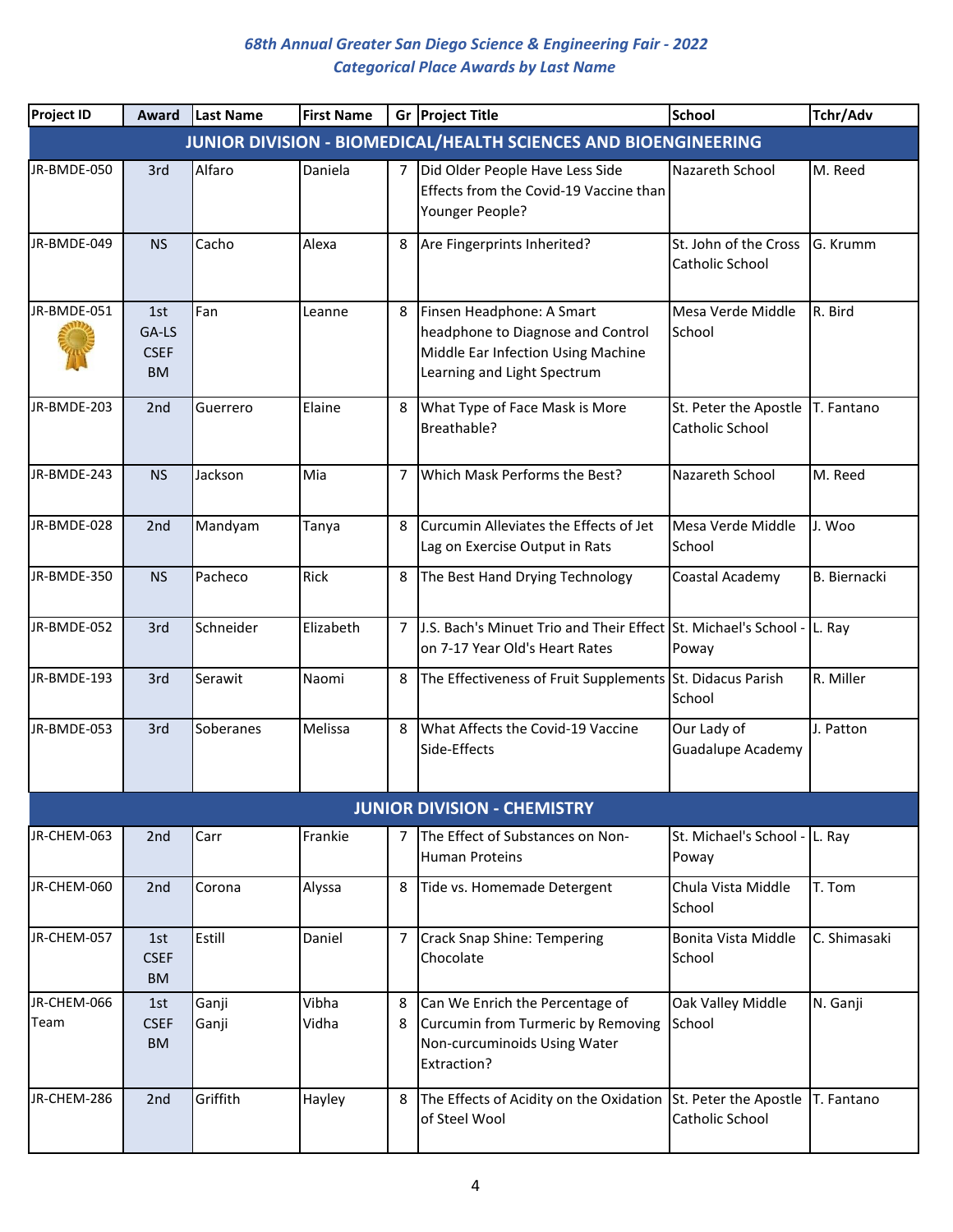| <b>Project ID</b>   | Award                           | <b>Last Name</b>  | <b>First Name</b> |                | Gr Project Title                                                                                                  | <b>School</b>                                        | Tchr/Adv   |
|---------------------|---------------------------------|-------------------|-------------------|----------------|-------------------------------------------------------------------------------------------------------------------|------------------------------------------------------|------------|
|                     |                                 |                   |                   |                | <b>JUNIOR DIVISION - CHEMISTRY (cont'd)</b>                                                                       |                                                      |            |
| JR-CHEM-244         | 2nd                             | Herman            | Ruth              | 8              | What Melts Ice the Fastest                                                                                        | St. Peter the Apostle<br>Catholic School             | T. Fantano |
| JR-CHEM-304         | 1st                             | Johnston          | Alex              | 8              | The Effect of Different Flour Types on<br><b>Muffin Height</b>                                                    | City Tree Christian<br>School 6-8                    | M. Lee     |
| JR-CHEM-067<br>Team | 2nd                             | Jones<br>Leighton | Bennet<br>Ozzie   | 7<br>7         | Finding Electrolytes in Sport Drinks                                                                              | St. Gregory the Great S. Dasgupta<br>Catholic School |            |
| JR-CHEM-063         | 2nd                             | Kishimoto         | Elise Selei       | $\overline{7}$ | The Effect of Substances on Non-<br><b>Human Proteins</b>                                                         | St. Michael's School - L. Ray<br>Poway               |            |
| JR-CHEM-059         | 2nd                             | Lindsey           | Ashlie            | $\overline{7}$ | The Effect of Air Temperature on the<br><b>Crystallization of Bismuth Metal</b>                                   | City Tree Christian<br>School 6-8                    | M. Lee     |
| JR-CHEM-056         | 2nd                             | Moreno            | Antonio           | $\overline{7}$ | Bye Bye Salt                                                                                                      | St. Peter the Apostle<br>Catholic School             | T. Fantano |
| JR-CHEM-062         | 2nd                             | Mudwilder         | Aaleya            | $\overline{7}$ | What's the Fastest Way to Cool a<br>Drink, and Does the Sugar Content<br>Have an Effect?                          | St. Gregory the Great S. Dasgupta<br>Catholic School |            |
| JR-CHEM-303         | 3rd                             | Petrie            | Kenji             | 8              | <b>Chambers of Flames</b>                                                                                         | St. Peter the Apostle<br>Catholic School             | T. Fantano |
| JR-CHEM-181         | 3rd                             | Pham              | Michelle          | 7              | The Effect of Ingredients in Baking<br>Time                                                                       | St. Michael's School - L. Ray<br>Poway               |            |
| JR-CHEM-058         | 1st<br><b>CSEF</b><br><b>BM</b> | Teresi            | Lillianna         | $\overline{7}$ | Most Effective Activator for Slime                                                                                | St. Michael's School - L. Ray<br>Poway               |            |
| JR-CHEM-061         | 3rd                             | Vassar            | Eli               | $\overline{7}$ | Water Quality in San Diego City Parks                                                                             | St. Michael's School - L. Ray<br>Poway               |            |
| JR-CHEM-055         | 2nd                             | Wilson            | Elliot            | 7              | A-maize-ing Popcorn Kernels!                                                                                      | Bonita Vista Middle<br>School                        | J. Stell   |
| JR-CHEM-199         | 2nd                             | Zanani            | Yarden            | 8              | Soaperior                                                                                                         | Soille San Diego<br>Hebrew Day School                | S. Jones   |
|                     |                                 |                   |                   |                | <b>JUNIOR DIVISION - COMPUTATIONAL BIOLOGY AND BIOINFORMATICS</b>                                                 |                                                      |            |
| JR-CBIO-054         | 1st<br><b>CSEF</b>              | Dogra             | Saanvi            | 8              | Structural, Sequence, and Germline<br>Comparison of SARS-COV-2 Antibodies School<br><b>Across Humans and Mice</b> | Oak Valley Middle                                    | S. Kumar   |
|                     |                                 |                   |                   |                | <b>JUNIOR DIVISION - COMPUTER SCIENCE AND SYSTEMS SOFTWARE</b>                                                    |                                                      |            |
| JR-COMP-068         | 2 <sub>nd</sub>                 | <b>Bisain</b>     | Aditya            | 7              | Augmented Reality Application for<br>Solving Social Awkwardness                                                   | Pacific Trails Middle<br>School                      | M. Mareth  |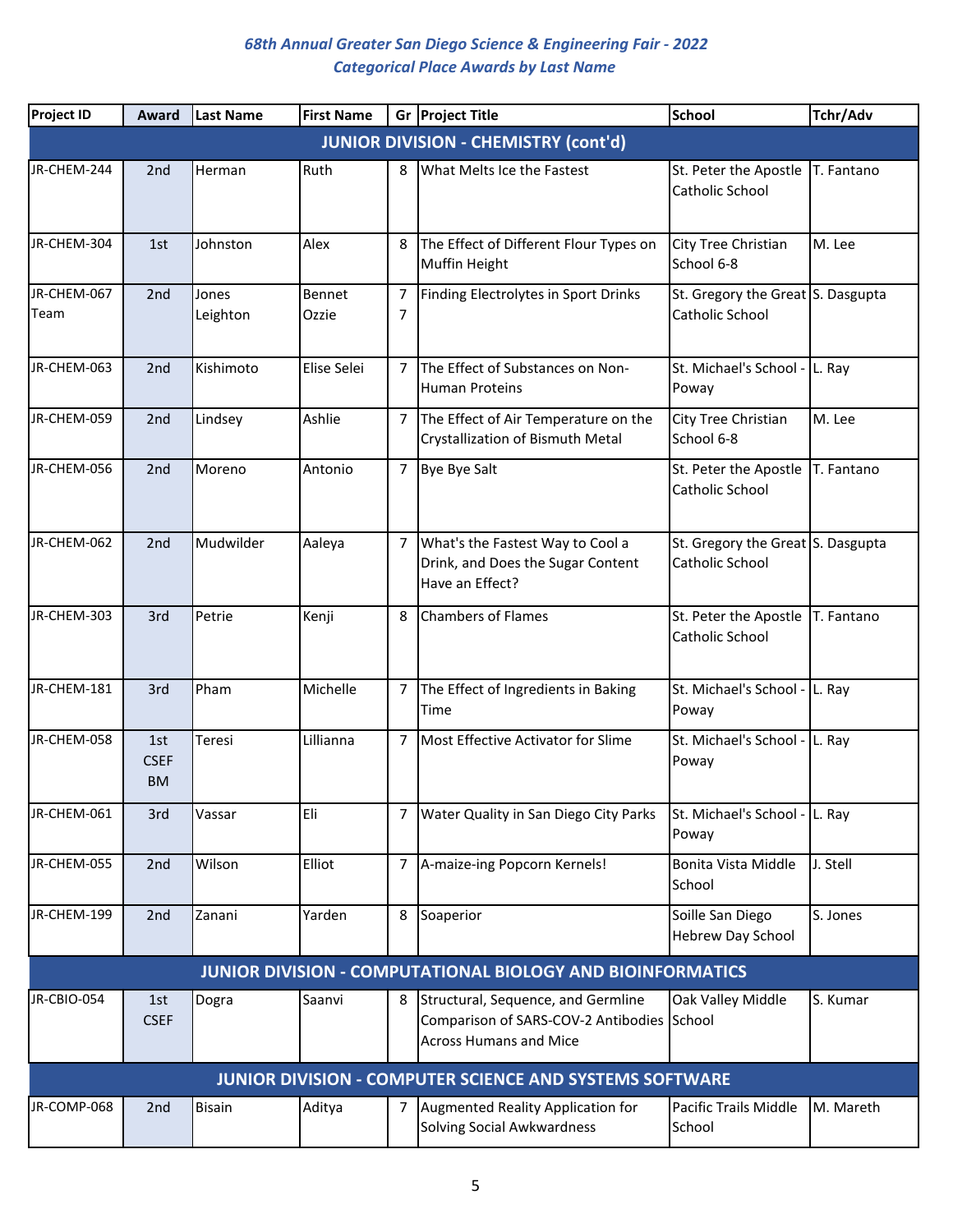| <b>Project ID</b>   | Award                                    | Last Name           | <b>First Name</b>  |                | Gr Project Title                                                                              | <b>School</b>                                        | Tchr/Adv       |
|---------------------|------------------------------------------|---------------------|--------------------|----------------|-----------------------------------------------------------------------------------------------|------------------------------------------------------|----------------|
|                     |                                          |                     |                    |                | <b>JUNIOR DIVISION - COMPUTER SCIENCE AND SYSTEMS SOFTWARE (cont'd)</b>                       |                                                      |                |
| JR-COMP-305         | 1st<br>GA-PS<br><b>CSEF</b><br><b>BM</b> | Dagar               | Arnav              | 8              | Where's Waldo - A Bayesian Approach<br>for Localizing a LEGO Robot                            | Pacific Trails Middle<br>School                      | M. Mareth      |
| JR-COMP-069         | 3rd                                      | Flores              | Sebastian          | 7              | Do People Reuse Passwords for Their<br>Accounts?                                              | Mt. Helix Academy                                    | K. MacDonald   |
| JR-COMP-321         | 3rd                                      | Pathria             | Sachin             | $\overline{7}$ | Soccer Penalty-Kick Predictor                                                                 | The Children's School D. Quincannon                  |                |
| JR-COMP-070         | 3rd                                      | Zwolinski           | Alexander          | 7              | Do the Variables in Video Games<br>Affect the Score?                                          | St. Gregory the Great S. Dasgupta<br>Catholic School |                |
|                     |                                          |                     |                    |                | <b>JUNIOR DIVISION - EARTH AND ENVIRONMENTAL SCIENCES</b>                                     |                                                      |                |
| JR-EAEV-212<br>Team | 1st<br><b>CSEF</b><br><b>BM</b>          | Aly<br>Naveed       | Omar<br>Haadi      | 6<br>6         | A Potential Solution to Purify Irrigation Bright Horizon<br>Water from Heavy Metal Pollutants | Academy                                              | N. Naserelddin |
| JR-EAEV-074         | 3rd                                      | Arellano            | Nurah              | 8              | How Do Different Soils Affect the pH of St. John of the Cross<br>Water?                       | Catholic School                                      | G. Krumm       |
| JR-EAEV-077         | 1st<br><b>CSEF</b>                       | <b>Bridges</b>      | Alana              | 7              | Using Different Methods to Clean<br>Water                                                     | St. Gregory the Great S. Dasgupta<br>Catholic School |                |
| JR-EAEV-079<br>Team | 2nd                                      | Chan<br>Talavera    | Cassidy<br>Jessica | 7<br>7         | Desalination                                                                                  | St. Michael's School - L. Ray<br>Poway               |                |
| JR-EAEV-080<br>Team | 1st<br><b>CSEF</b><br><b>BM</b>          | Chandler<br>McComic | Jason<br>Cole      | 7              | <b>Water Pods</b>                                                                             | St. Gregory the Great S. Dasgupta<br>Catholic School |                |
| JR-EAEV-071         | 2nd                                      | Deilke              | Drew               | 7              | Do You Need to Clean Your Solar<br>Panels?                                                    | St. Gregory the Great S. Dasgupta<br>Catholic School |                |
| JR-EAEV-073         | 3rd                                      | Herrera             | Michelle           | 8              | Homemade Water Filter                                                                         | Chula Vista Middle<br>School                         | T. Tom         |
| JR-EAEV-211         | 1st<br><b>CSEF</b><br><b>BM</b>          | Hertzog             | Penelope           | 7              | Can Plants Be Used to Desalinate Soil?                                                        | St. Gregory the Great S. Dasgupta<br>Catholic School |                |
| JR-EAEV-342         | 4th                                      | Hillyard            | Thea               | 8              | The Affect of Air Quality on Water<br>Quality                                                 | The Children's School D. Quincannon                  |                |
| JR-EAEV-076         | 2nd                                      | Lawrenz             | Samuel             | 7              | The Impact of Compost on Organic<br>and Non-Organic Soil                                      | St. Gregory the Great S. Dasgupta<br>Catholic School |                |
| JR-EAEV-277         | 1st<br><b>CSEF</b>                       | Marce               | Bernardo           | 7              | Are We Disposing Of Biodegradable<br><b>Products Correctly</b>                                | Our Lady of<br><b>Guadalupe Academy</b>              | J. Patton      |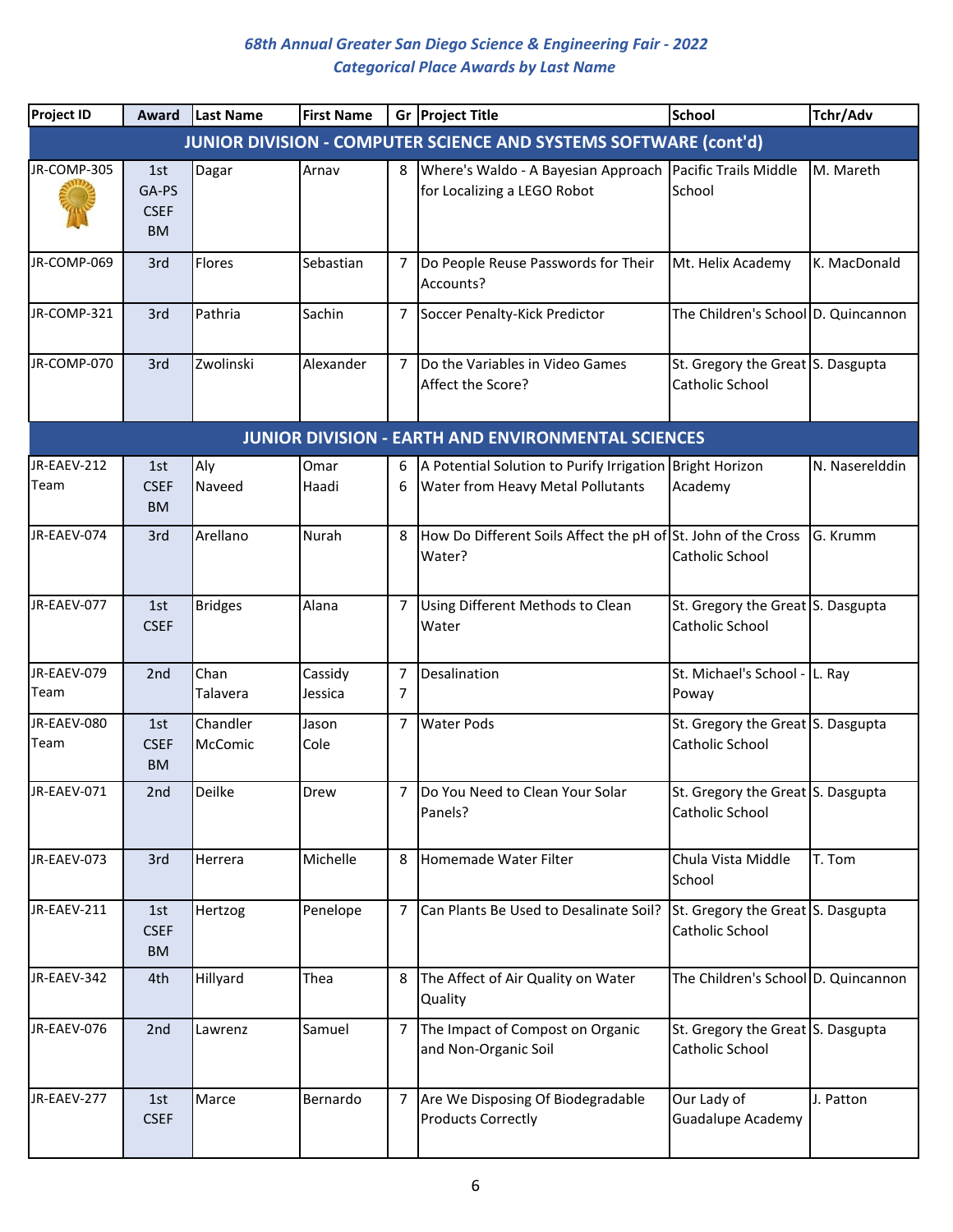| <b>Project ID</b> | Award                                      | <b>Last Name</b> | <b>First Name</b> |                | Gr Project Title                                                                                                                                   | <b>School</b>                            | Tchr/Adv       |
|-------------------|--------------------------------------------|------------------|-------------------|----------------|----------------------------------------------------------------------------------------------------------------------------------------------------|------------------------------------------|----------------|
|                   |                                            |                  |                   |                | <b>JUNIOR DIVISION - EARTH AND ENVIRONMENTAL SCIENCES (cont'd)</b>                                                                                 |                                          |                |
| JR-EAEV-075       | 2 <sub>nd</sub>                            | Michelsen        | Sarah             | 8              | How Environmental Conditions Affect<br>the Intensity of Sound Waves in Water Encinitas, CA                                                         | St. John School -                        | G. Heins       |
| JR-EAEV-184       | 3rd                                        | Morin            | Emma              | 8              | The Effect of Manure and Coffee<br><b>Grounds on Raising Nitrogen Levels:</b>                                                                      | City Tree Christian<br>School 6-8        | M. Lee         |
| JR-EAEV-072       | 2nd                                        | Rose             | Autumn            | 7              | Grass Patch Repair and Its Relationship St. Gregory the Great S. Dasgupta<br>to Watering, Substrate, and Resistance Catholic School<br>to Leaching |                                          |                |
| JR-EAEV-256       | 3rd                                        | Washington       | Aijah             | 8              | What Material Filters Water the Best?                                                                                                              | St. Peter the Apostle<br>Catholic School | T. Fantano     |
| JR-EAEV-078       | 1st<br><b>CSEF</b>                         | Xu               | Kayley            | $\overline{7}$ | Using Machine Learning Algorithms to<br><b>Predict Water Potability</b>                                                                            | The Bishop's School                      | M. Samale      |
| JR-EAEV-323       | 3rd                                        | Zamora           | Eli               | 8              | The Effect of Water on Wood                                                                                                                        | St. Didacus Parish<br>School             | R. Miller      |
|                   |                                            |                  |                   |                | JUNIOR DIVISION - ENGINEERING: ELECTRICAL, MECHANICAL, AND ROBOTICS                                                                                |                                          |                |
| JR-EEMR-081       | 2nd                                        | Anderson         | Julian            | 7              | Battery Power vs. Solar Power                                                                                                                      | St. John School -<br>Encinitas, CA       | G. Heins       |
| JR-EEMR-083       | 1st<br>GARU-PS<br><b>CSEF</b><br><b>BM</b> | Bantval          | Dhruv             | 7              | Development of Smart Stick with<br>Visual and Ultrasonic Sensor to Assist<br>Visually Impaired                                                     | Pacific Trails Middle<br>School          | L. McVay       |
| JR-EEMR-086       | 2nd                                        | Dhamim           | Ayyub             | 8              | Auto Lockdown Safety Sensors                                                                                                                       | <b>Bright Horizon</b><br>Academy         | N. Naserelddin |
| JR-EEMR-200       | 1st<br>GA-PS<br><b>CSEF</b><br><b>BM</b>   | Dimenstein       | Shiloh            | 8              | LIV: Litter Identification Vehicle                                                                                                                 | Soille San Diego<br>Hebrew Day School    | S. Jones       |
| JR-EEMR-324       | <b>NS</b>                                  | Hamel            | Leo               | 7              | How Far Can a Gauss Rifle Shoot                                                                                                                    | Mt. Helix Academy                        | K. MacDonald   |
| JR-EEMR-306       | 3rd                                        | Housden          | Hannah            | 8              | The Self-Powered City of the Future,<br>Using Kinetic and Solar Together                                                                           | The Children's School D. Quincannon      |                |
| JR-EEMR-326       | <b>NS</b>                                  | Howton           | Sophia            | 8              | Using Light to Determine If a Fruit is<br>Ripe                                                                                                     | The Children's School D. Quincannon      |                |
| JR-EEMR-082       | 1st<br>GARU-PS<br><b>CSEF</b><br><b>BM</b> | Leivers-Breise   | Danielle          | 8              | Deodorant Alarm                                                                                                                                    | The Children's School D. Quincannon      |                |
| JR-EEMR-085       | 2nd                                        | Mallory          | Henry             | 8              | The Effect of Different Wattages of<br>Batteries in an Electromagnetic Motor                                                                       | St. John School -<br>Encinitas, CA       | G. Heins       |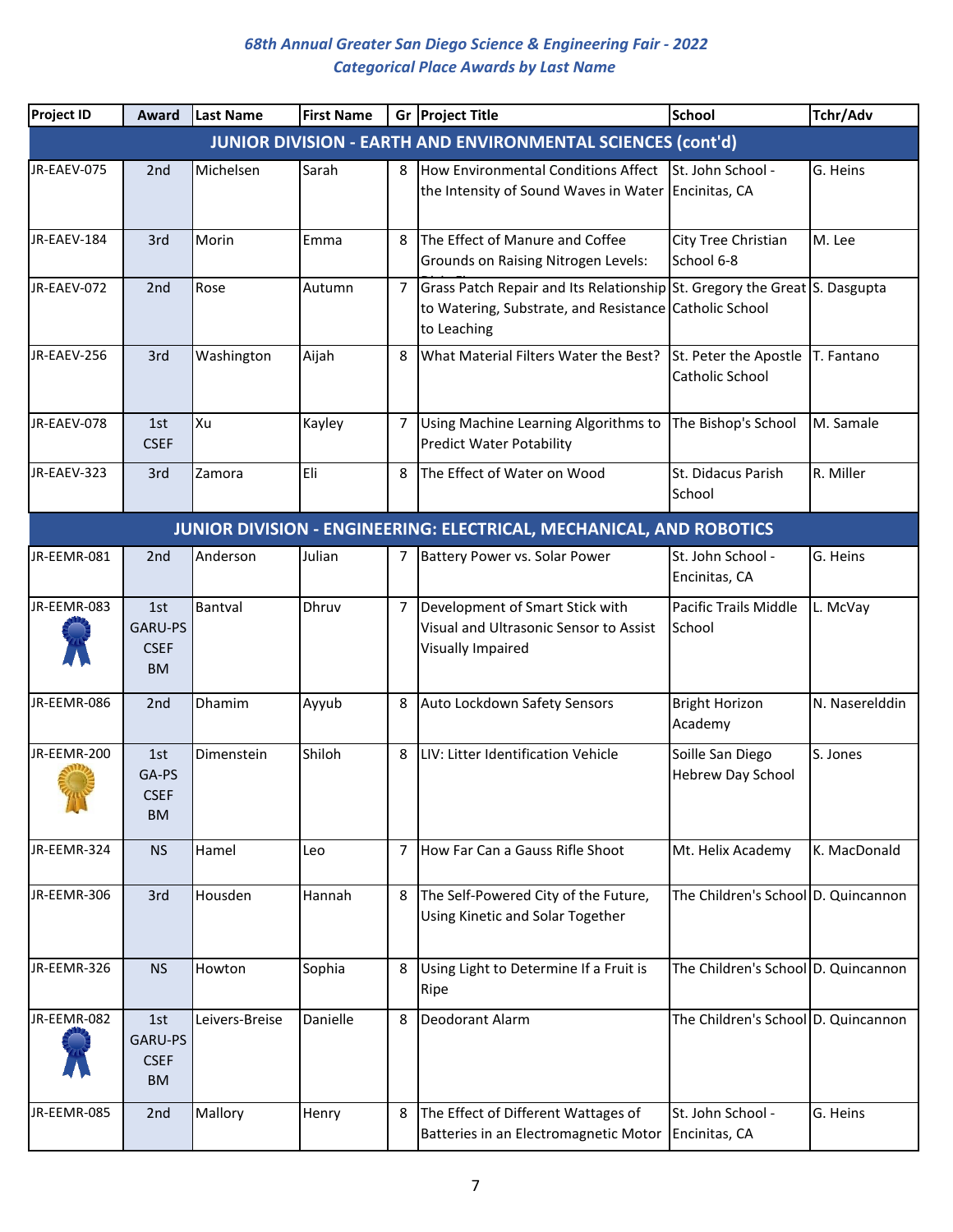| <b>Project ID</b>   | Award                           | Last Name                     | <b>First Name</b> |                | Gr Project Title                                                                 | <b>School</b>                                        | Tchr/Adv     |
|---------------------|---------------------------------|-------------------------------|-------------------|----------------|----------------------------------------------------------------------------------|------------------------------------------------------|--------------|
|                     |                                 |                               |                   |                | JUNIOR DIVISION - ENGINEERING: ELECTRICAL, MECHANICAL, AND ROBOTICS (cont'd)     |                                                      |              |
| JR-EEMR-084         | 2nd                             | <b>Morales</b>                | Diego             | 8              | How to Raise a Hydraulic Elevator                                                | St. John of the Cross<br>Catholic School             | G. Krumm     |
| JR-EEMR-175         | 2nd                             | Odenthal                      | Jake              | 8              | The Effect of Different Surfaces on a<br>Custom-Built Mini Electric Car          | St. John School -<br>Encinitas, CA                   | G. Heins     |
| JR-EEMR-325         | <b>NS</b>                       | O'Donnell                     | Oliver            | 8              | <b>Tire Traction and Grip</b>                                                    | Mt. Helix Academy                                    | K. MacDonald |
| JR-EEMR-194         | 3rd                             | Ward                          | Paddy             | 8              | A Water Efficient Irrigation System                                              | St. Didacus Parish<br>School                         | R. Miller    |
|                     |                                 |                               |                   |                | JUNIOR DIVISION - ENGINEERING: ENERGY, MATERIALS, AND TRANSPORT                  |                                                      |              |
| JR-EEMT-328         | <b>NS</b>                       | Abbott                        | Maxwell           | 8              | How High Does a Golf Ball Bounce on<br>Different Types of Surfaces               | Mt. Helix Academy                                    | K. MacDonald |
| JR-EEMT-353<br>Team | 2nd                             | <b>Banda Carrillo</b><br>Leal | Ana<br>Marisela   | 8<br>8         | How Does Color Affect Our Energy<br>Footprint?                                   | Our Lady of<br>Guadalupe Academy                     | J. Patton    |
| JR-EEMT-246         | 2nd                             | Boeh                          | <b>Nicholas</b>   | 8              | What Insulation is the Best for<br>Insulating a House                            | St. Didacus Parish<br>School                         | R. Miller    |
| JR-EEMT-257<br>Team | 2nd                             | <b>Buitron</b><br>McGrain     | Max<br>Atticus    | 8<br>8         | The Heavy-Duty Dog Toy                                                           | The Children's School D. Quincannon                  |              |
| JR-EEMT-092         | <b>NS</b>                       | <b>Burke</b>                  | Caelan            | 7              | The Safe and Secure Hand Washing<br>Station                                      | St. Michael's School - L. Ray<br>Poway               |              |
| JR-EEMT-088         | 1st<br><b>CSEF</b>              | Colucci                       | Alexander         | 8              | Do Reflectors Affect the Speed of a<br>Solar Powered Car?                        | St. John School -<br>Encinitas, CA                   | G. Heins     |
| JR-EEMT-329         | 1st<br><b>CSEF</b>              | Gurtch                        | Maria             | 8              | The Multi Camper                                                                 | The Children's School D. Quincannon                  |              |
| JR-EEMT-327         | 2 <sub>nd</sub>                 | Krauss                        | Miranda           | 8              | Building Stability Influenced by Shape                                           | Mt. Helix Academy                                    | K. MacDonald |
| JR-EEMT-089         | 1st<br><b>CSEF</b><br><b>BM</b> | Lucero                        | Eric              | $\overline{7}$ | Does the Color of the Roof Affect the<br><b>Efficiency of Your Solar Panels?</b> | St. Gregory the Great S. Dasgupta<br>Catholic School |              |
| JR-EEMT-096         | 2nd                             | Lyons                         | Nathan            | 7              | What Material Reflects the Most Solar                                            | St. Michael's School - L. Ray                        |              |
| Team                |                                 | Simon                         | Lorenzo           | 7              | Energy?                                                                          | Poway                                                |              |
| JR-EEMT-352         | 1st<br><b>CSEF</b><br><b>BM</b> | <b>McGuinness</b>             | Stella            | 8              | The Portable Wheelchair Ramp                                                     | The Children's School D. Quincannon                  |              |
| JR-EEMT-090         | 3rd                             | Mendoza                       | Maximiliano       | 7              | How Dense Does an Aluminum Foil<br>Sphere Boat Have to Be Before It Sinks School | Bonita Vista Middle                                  | C. Shimasaki |
| JR-EEMT-087         | 1st                             | Meringolo                     | Mark              | $\overline{7}$ | A Vegetable Powered Future                                                       | <b>Nativity School</b>                               | L. McTavish  |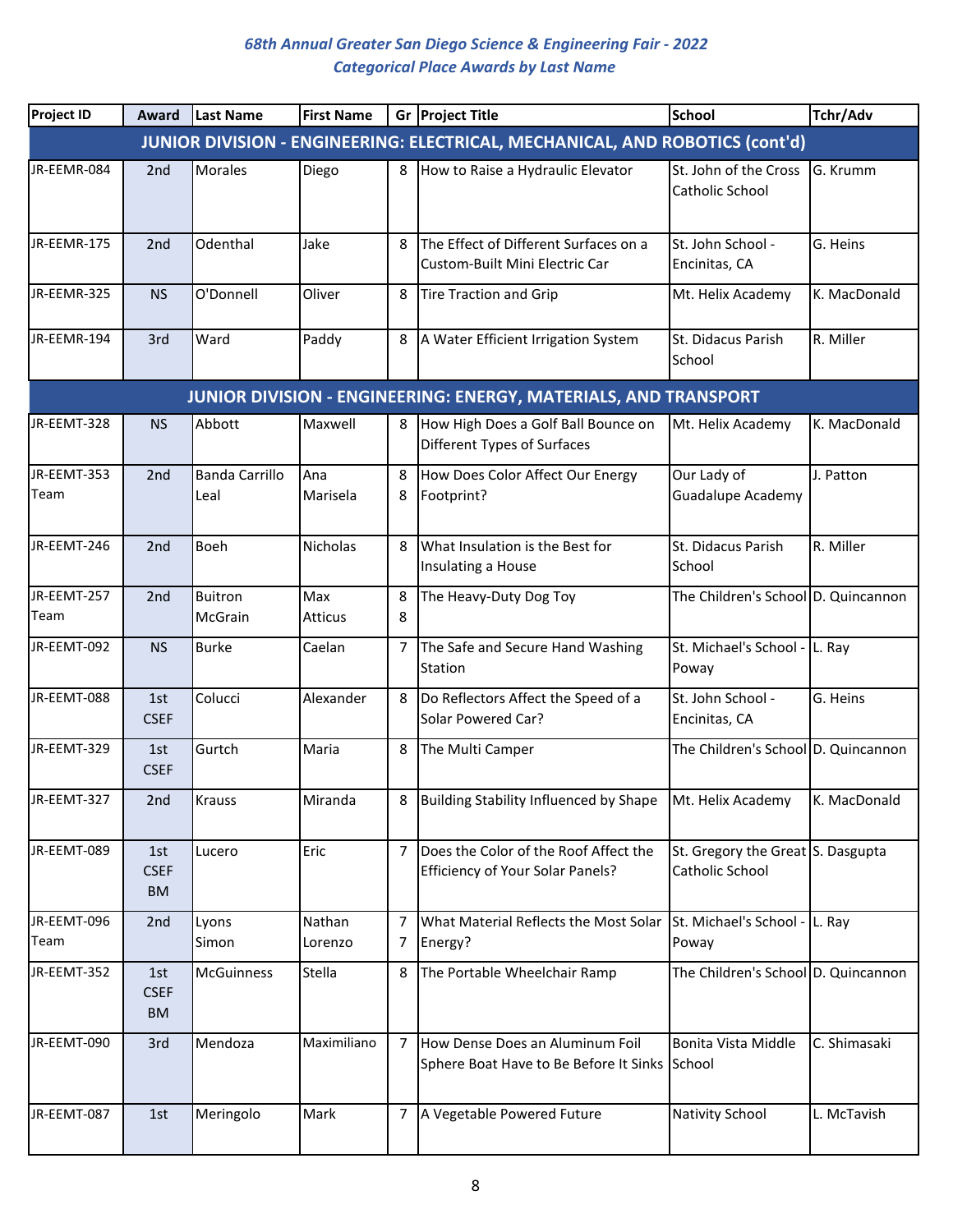| <b>Project ID</b>   | <b>Award</b>                    | Last Name             | <b>First Name</b> |        | Gr Project Title                                                                               | <b>School</b>                                        | Tchr/Adv     |
|---------------------|---------------------------------|-----------------------|-------------------|--------|------------------------------------------------------------------------------------------------|------------------------------------------------------|--------------|
|                     |                                 |                       |                   |        | JUNIOR DIVISION - ENGINEERING: ENERGY, MATERIALS, AND TRANSPORT (cont'd)                       |                                                      |              |
| JR-EEMT-330         | 2 <sub>nd</sub>                 | Middleton             | Olivia            | 8      | <b>Volleyball Serving Brace</b>                                                                | The Children's School D. Quincannon                  |              |
| JR-EEMT-093         | 2nd                             | Orabona               | Joseph            | 7      | <b>Which Building Design Withstands</b><br>Earthquakes the Best?                               | St. Michael's School - L. Ray<br>Poway               |              |
| JR-EEMT-091         | 2 <sub>nd</sub>                 | Paccaloni-<br>Cordero | Olivia            | 8      | Portable Multitasking Camping Tool                                                             | The Children's School D. Quincannon                  |              |
| JR-EEMT-288         | 1st<br><b>CSEF</b><br><b>BM</b> | Poch                  | Olivia            | 8      | The Ultimate Storm Drain Solution                                                              | The Children's School D. Quincannon                  |              |
| JR-EEMT-331         | <b>NS</b>                       | Romano                | Jordan            | 8      | Which Paper Airplane Shape Achieves<br>the Most Aerodynamics and Flies the<br>Farthest         | Mt. Helix Academy                                    | K. MacDonald |
| JR-EEMT-094         | 2nd                             | Vosburgh              | Tyler             | 8      | Which Material Blocks Water the Best<br>Inside of a Sandbag?                                   | St. John School -<br>Encinitas, CA                   | G. Heins     |
| JR-EEMT-307         | 3rd                             | Whittle               | Logan             | 7      | Does the String Pattern of a Tennis<br>Racket Affect How Far the Ball Goes?                    | Nazareth School                                      | M. Reed      |
|                     |                                 |                       |                   |        | <b>JUNIOR DIVISION - MATHEMATICS</b>                                                           |                                                      |              |
| JR-MATH-097         | 1st<br><b>CSEF</b><br><b>BM</b> | Bayona                | Benito            | 7      | Does Chaos Theory Influence the Flow<br>of Liquids?                                            | St. Gregory the Great S. Dasgupta<br>Catholic School |              |
|                     |                                 |                       |                   |        | <b>JUNIOR DIVISION - MICROBIOLOGY</b>                                                          |                                                      |              |
| JR-MCRO-332         | 3rd                             | <b>Bemaras</b>        | David             | 8      | 5 Second Rule                                                                                  | Soille San Diego<br><b>Hebrew Day School</b>         | S. Jones     |
| JR-MCRO-201         | 2nd                             | <b>Broudy</b>         | Yael              | 8      | Masked Microbes: Bacteria Growth in<br>Short-Term Mask Storage Methods                         | Soille San Diego<br><b>Hebrew Day School</b>         | S. Jones     |
| JR-MCRO-099         | 2nd                             | <b>Burchell</b>       | Jaden             | 7      | How Often Do You Need to Clean an<br>Emergency Waiting Room in Order to<br>Keep Everyone Safe? | Nazareth School                                      | M. Reed      |
| JR-MCRO-278         | 3rd                             | Cheikka               | Emily             | 8      | Bacteria on Dance Shoes                                                                        | Soille San Diego<br>Hebrew Day School                | S. Jones     |
| JR-MCRO-180<br>Team | 3rd                             | Dawson<br>McPherson   | Adelyn<br>Maggie  | 7<br>7 | Which Soap Cleans More Bacteria:<br><b>Chemical or Natural</b>                                 | St. Michael's School -<br>Poway                      | L. Ray       |
| JR-MCRO-204         | 3rd                             | Gonzalez              | Sol               | 8      | What Mask Works Best to Decrease<br>the Spread of COVID-19 and Other<br>Viruses?               | Chula Vista Middle<br>School                         | T. Tom       |
| JR-MCRO-289         | 2 <sub>nd</sub>                 | Hakmon                | Sivan             | 8      | <b>Diluting Disinfectants</b>                                                                  | Soille San Diego<br><b>Hebrew Day School</b>         | S. Jones     |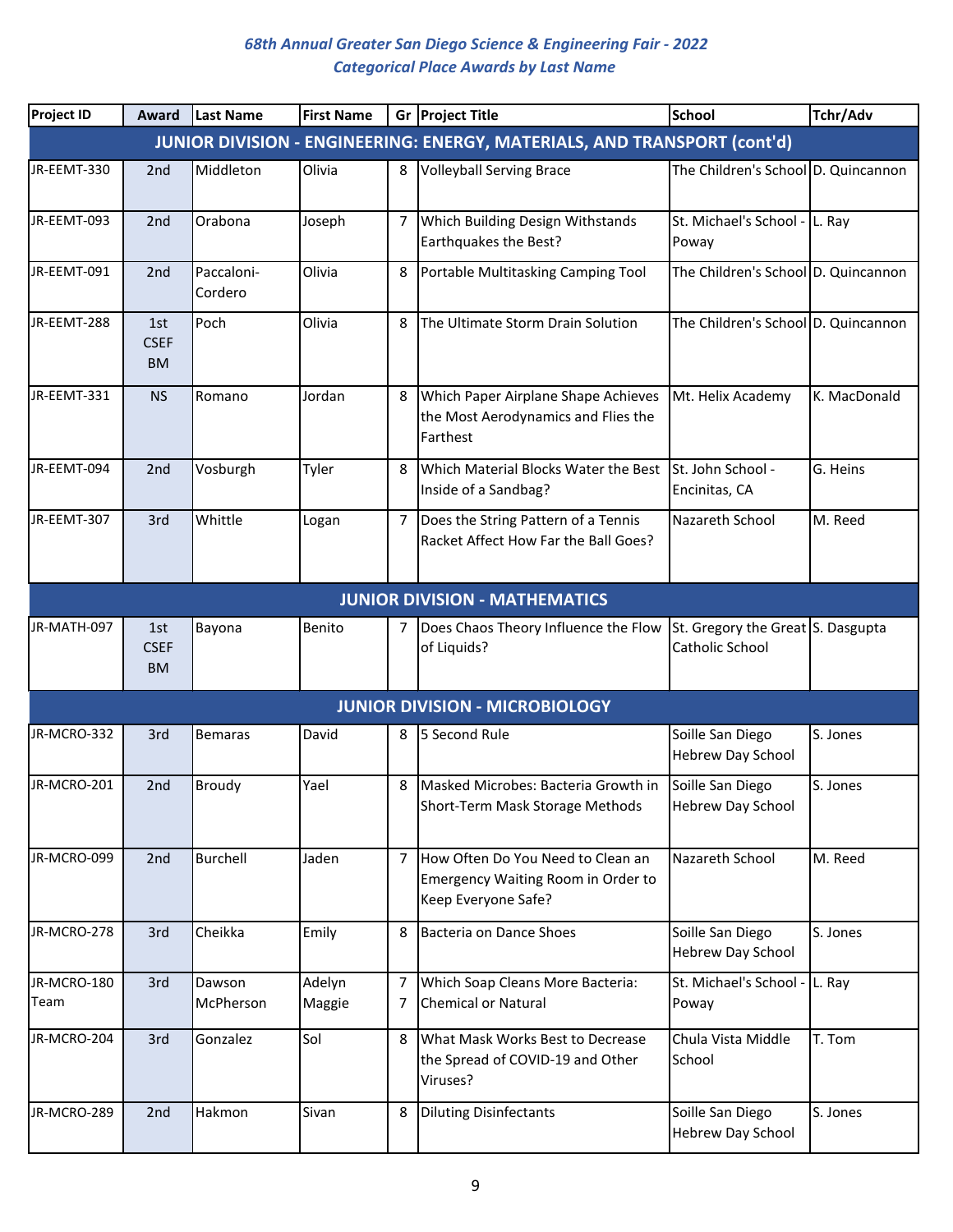| <b>Project ID</b>   | Award                           | Last Name                   | <b>First Name</b>  |        | Gr Project Title                                                                                       | <b>School</b>                                        | Tchr/Adv     |
|---------------------|---------------------------------|-----------------------------|--------------------|--------|--------------------------------------------------------------------------------------------------------|------------------------------------------------------|--------------|
|                     |                                 |                             |                    |        | <b>JUNIOR DIVISION - MICROBIOLOGY (cont'd)</b>                                                         |                                                      |              |
| JR-MCRO-098         | 3rd                             | Quinn                       | Jayleen            | 8      | Germs Vs. Handsoap                                                                                     | Chula Vista Middle<br>School                         | T. Tom       |
| JR-MCRO-034<br>Team | 4th                             | Trujillo<br>Uriostegui      | Ashlyn<br>Samantha | 7<br>7 | <b>Holy Water Testing</b>                                                                              | St. Peter the Apostle<br>Catholic School             | T. Fantano   |
|                     |                                 |                             |                    |        | <b>JUNIOR DIVISION - PHYSICS AND ASTRONOMY</b>                                                         |                                                      |              |
| JR-PHYS-107         | <b>NS</b>                       | Alioto                      | Sam                | 7      | Which Materials Silence the Drums<br>Most Effectively?                                                 | St. Gregory the Great S. Dasgupta<br>Catholic School |              |
| JR-PHYS-333         | 2nd                             | Birdsell                    | Aureylia           | 8      | The Effect of Parachute Material and<br>Shape on Time of Descent                                       | City Tree Christian<br>School 6-8                    | M. Lee       |
| JR-PHYS-105         | 2nd                             | Contreras                   | Santiago           | 8      | What Type of Cup Amplifies Sound the Chula Vista Middle<br>Most?                                       | School                                               | T. Tom       |
| JR-PHYS-186<br>Team | 4th                             | <b>DeCarolis</b><br>Johnson | Audrey<br>Vincent  | 7<br>7 | The Effect of Light Contrast on<br>Visibility of Rays in Photos                                        | City Tree Christian<br>School 6-8                    | M. Lee       |
| JR-PHYS-196         | 1st<br><b>CSEF</b>              | Gao                         | William            | 8      | Resistance is Futile! Using Machine<br>Learning to Predict Critical<br>Temperatures of Superconductors | Pacific Trails Middle<br>School                      | S. Thacker   |
| JR-PHYS-213         | <b>NS</b>                       | Gonzalez                    | Andrea             | 7      | <b>How Color Affects Heat</b>                                                                          | Bonita Vista Middle<br>School                        | C. Shimasaki |
| JR-PHYS-185         | 3rd                             | Kouli                       | Haissam            | 8      | The Effect of Blowing Wind onto Hot<br><b>Food Substances</b>                                          | City Tree Christian<br>School 6-8                    | M. Lee       |
| JR-PHYS-103         | 4th                             | Liang                       | Nikolas            | 7      | How Does Angle Affect Speed                                                                            | Bonita Vista Middle<br>School                        | C. Shimasaki |
| JR-PHYS-195         | 3rd                             | Lopez                       | Misael             | 8      | A Comparison of Cushioning Materials<br>When Conducting an Egg Drop                                    | St. Didacus Parish<br>School                         | R. Miller    |
| JR-PHYS-351         | <b>NS</b>                       | McEvoy                      | Maeve              | 8      | Materials Effect on the Performance of The Children's School D. Quincannon<br>a Glider                 |                                                      |              |
| JR-PHYS-100         | 2nd                             | Michalowski                 | Kenneth            | 8      | A Comparison of a Bridge Structure's<br>Ability to Hold Weight                                         | St. Didacus Parish<br>School                         | R. Miller    |
| JR-PHYS-106         | 1st<br><b>CSEF</b><br><b>BM</b> | Michelsen                   | Lucas              | 8      | <b>Which Gliding Raptor Wing Shape</b><br>Creates the Most Lift per Surface<br>Area?                   | St. John School -<br>Encinitas, CA                   | G. Heins     |
| JR-PHYS-334         | 3rd                             | Nagal                       | Matthew            | 7      | Using a Digital Camera to Measure<br>Skyglow                                                           | Mt. Helix Academy                                    | K. MacDonald |
| JR-PHYS-102         | 1st<br><b>CSEF</b>              | Niguidula                   | Tristen            | 7      | How Do High Temperatures Affect the<br>Elasticity of Rubber?                                           | St. Gregory the Great S. Dasgupta<br>Catholic School |              |
| JR-PHYS-187<br>Team | 2nd                             | Norin<br>Thompson           | Luke<br>Zachary    | 8<br>8 | The Effect of Type of Liquid on Surface<br>Tension                                                     | City Tree Christian<br>School 6-8                    | M. Lee       |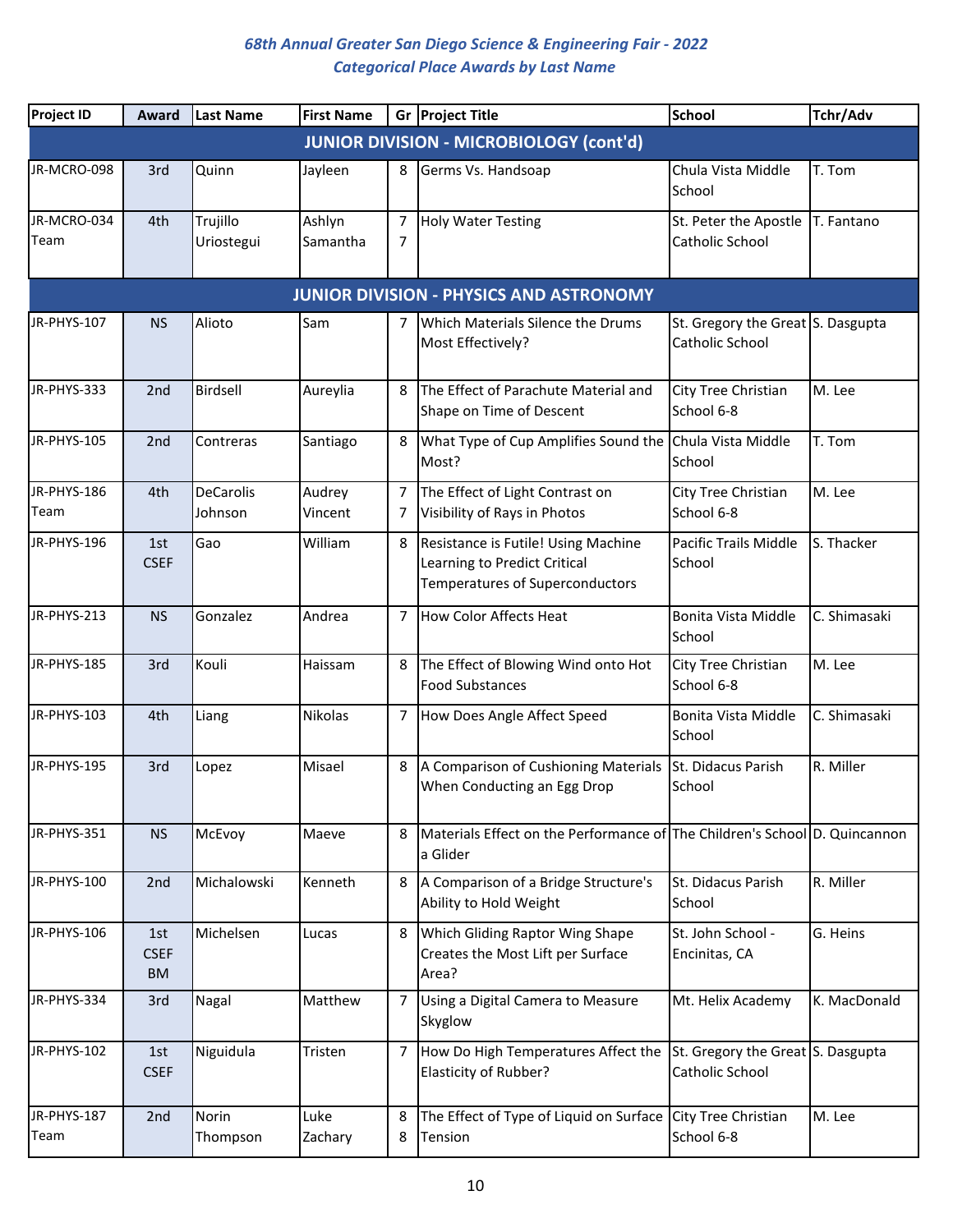| <b>Project ID</b>   | Award                                    | Last Name      | <b>First Name</b> |        | Gr Project Title                                                                                | <b>School</b>                                        | Tchr/Adv   |
|---------------------|------------------------------------------|----------------|-------------------|--------|-------------------------------------------------------------------------------------------------|------------------------------------------------------|------------|
|                     |                                          |                |                   |        | <b>JUNIOR DIVISION - PHYSICS AND ASTRONOMY (cont'd)</b>                                         |                                                      |            |
| JR-PHYS-101         | 3rd                                      | Zavala         | Edgar             | 8      | Does a Helium Soccer Ball Bounce<br>Higher Than a Normal Soccer Ball?                           | Chula Vista Middle<br>School                         | T. Tom     |
| JR-PHYS-104         | 3rd                                      | Zomerdyke      | Max               | 7      | Stealthy Shapes: How to Make an<br>Aircraft Invisible to Radar                                  | St. Gregory the Great S. Dasgupta<br>Catholic School |            |
|                     |                                          |                |                   |        | <b>JUNIOR DIVISION - PLANT SCIENCES</b>                                                         |                                                      |            |
| JR-PLNT-215         | 3rd                                      | Adatto         | Shira             | 8      | Does Carbonated Water Help Plants<br>Grow Taller?                                               | Soille San Diego<br>Hebrew Day School                | S. Jones   |
| JR-PLNT-108         | 3rd                                      | <b>Brennan</b> | Chase             | 7      | Does the Mineral Content in Water<br>Affect Plant Growth?                                       | San Diego French<br>American School                  | A. Mobley  |
| JR-PLNT-110         | 3rd                                      | Cordaro        | Jacob             | 8      | <b>Effects of Natural Pesticides on Plants</b>                                                  | St. John School -<br>Encinitas, CA                   | G. Heins   |
| JR-PLNT-279         | 1st                                      | Factor         | Adin              | 8      | The Effect of Different Watering<br><b>Techniques on Plants</b>                                 | Soille San Diego<br><b>Hebrew Day School</b>         | S. Jones   |
| JR-PLNT-113         | 1st<br><b>CSEF</b><br><b>BM</b>          | Habas          | Julia             | 7      | Observing Plant Growth Rate and<br>Flavor Depending on Different Liquids                        | St. Michael's School -<br>Poway                      | L. Ray     |
| JR-PLNT-232         | 1st                                      | Leboffe        | Selah             | 8      | Hydrogen Peroxide: Friend or Foe?                                                               | De Portola Middle<br>School                          | M. Bridges |
| JR-PLNT-202         | 2nd                                      | Lerner         | Aiden             | 8      | <b>Plant Memory</b>                                                                             | Soille San Diego<br>Hebrew Day School                | S. Jones   |
| JR-PLNT-117<br>Team | 2nd                                      | Mara<br>Olaes  | Annika<br>Avery   | 7<br>7 | Native California Plant Recovery from<br>Fires using Different Types of Water                   | St. Michael's School -<br>Poway                      | L. Ray     |
| JR-PLNT-111         | 3rd                                      | Matz           | <b>Blake</b>      | 7      | How Do Liquids Affect Plants?                                                                   | San Diego French<br>American School                  | A. Mobley  |
| JR-PLNT-335         | 2nd                                      | McElfresh      | Daniela           | 8      | Does Hair Beautification Lead to<br><b>Environmental Degradation?</b>                           | Soille San Diego<br>Hebrew Day School                | S. Jones   |
| JR-PLNT-109         | 1st<br>GA-LS<br><b>CSEF</b><br><b>BM</b> | Moore          | Kai               | 8      | Effect of Kelp Fertilizer on Growth Rate The Children's School D. Quincannon<br>of Eruca sativa |                                                      |            |
| JR-PLNT-115         | 2nd                                      | O'Malley       | Meaghan           | 8      | The Effect of Soaps on Plant Growth                                                             | St. John School -<br>Encinitas, CA                   | G. Heins   |
| JR-PLNT-112         | 3rd                                      | Pacheco        | Lauren            | 8      | How Does Carbon Dioxide Affect Plant<br>Germination?                                            | St. John of the Cross<br>Catholic School             | G. Krumm   |
| JR-PLNT-258         | 3rd                                      | Parsons        | Lily              | 7      | Plant Growth                                                                                    | St. Michael's School - L. Ray<br>Poway               |            |
| JR-PLNT-114         | 3rd                                      | Schmidt        | Cade              | 7      | The Best Type of Water for Radish<br>Growth                                                     | St. Gregory the Great S. Dasgupta<br>Catholic School |            |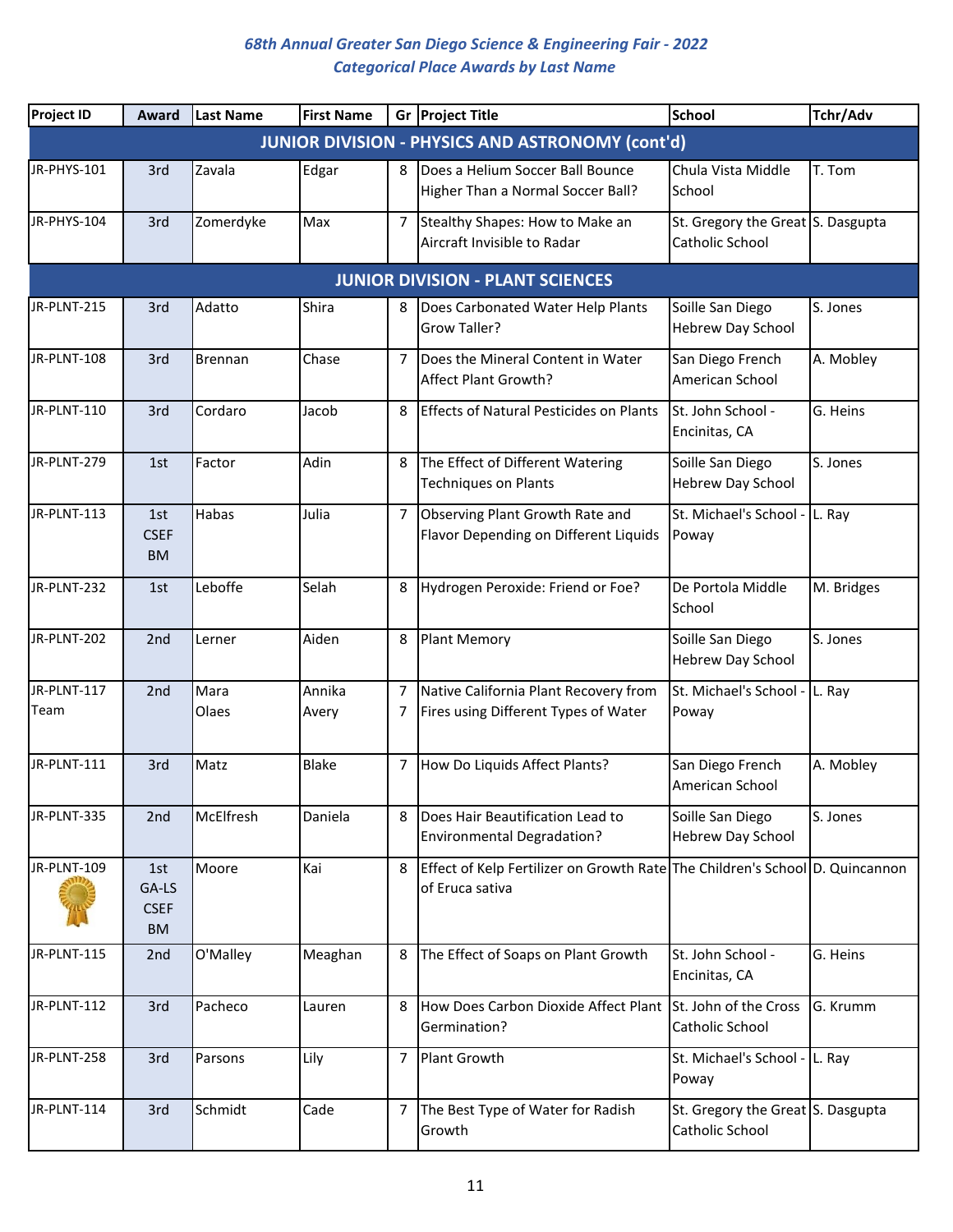| Project ID          | Award                           | <b>Last Name</b>   | <b>First Name</b>      |        | Gr Project Title                                                                                           | <b>School</b>                                        | Tchr/Adv                  |
|---------------------|---------------------------------|--------------------|------------------------|--------|------------------------------------------------------------------------------------------------------------|------------------------------------------------------|---------------------------|
|                     |                                 |                    |                        |        | <b>JUNIOR DIVISION - PLANT SCIENCES (cont'd)</b>                                                           |                                                      |                           |
| JR-PLNT-118<br>Team | 2nd                             | Suzara<br>Wisniew  | Riley<br>Jack          | 7<br>7 | <b>Hydroponics vs Soil</b>                                                                                 | St. Gregory the Great S. Dasgupta<br>Catholic School |                           |
| JR-PLNT-116         | 1st<br><b>CSEF</b>              | Zumwalt            | James                  | 7      | The Effects of Regular and Eco-Friendly St. Gregory the Great S. Dasgupta<br>Detergent Greywater on Plants | Catholic School                                      |                           |
| JR-PLNT-188         | 2nd                             | Zwierzykowski      | Kasia                  | 7      | The Effect of Sea Air on Tomato Plant<br>Growth in Length                                                  | City Tree Christian<br>School 6-8                    | M. Lee                    |
|                     |                                 |                    |                        |        | <b>JUNIOR DIVISION - PRODUCT TESTING (Junior Division Only)</b>                                            |                                                      |                           |
| JR-PROD-322         | 1st<br><b>CSEF</b>              | Arnold             | Wyatt                  | 7      | Does Sunscreen with Zinc or No Zinc<br>Do Better at Blocking the Sun's UV<br>Rays?                         | Mt. Helix Academy                                    | K. MacDonald              |
| JR-PROD-192         | 1st                             | <b>Audiss</b>      | Isabella               | 8      | A Water Bottle's Ability to Stay Cold<br>for Hourly Increments                                             | St. Didacus Parish<br>School                         | R. Miller                 |
| JR-PROD-122         | 1st<br><b>CSEF</b>              | Berardino          | Anthony                | 7      | Which Type of Catcher's Chest<br>Protectors Protects Someone the Most                                      | Nazareth School                                      | M. Reed                   |
| JR-PROD-260         | 1st<br><b>CSEF</b><br><b>BM</b> | <b>Birch</b>       | Charlotte              | 7      | The Effect of Different Types of<br>Packaging on the Properties of<br>"Freshness" of a Carrot              | City Tree Christian<br>School 6-8                    | M. Lee                    |
| JR-PROD-259         | 2nd                             | Fritzler           | Olivia                 | 8      | A Comparison of Bubble Gum Brands                                                                          | St. Didacus Parish<br>School                         | R. Miller                 |
| JR-PROD-205         | 2nd                             | Godinez            | Carlos                 | 8      | Do More Expensive Battery Brands<br>Last Longer?                                                           | Chula Vista Middle<br>School                         | T. Tom                    |
| JR-PROD-336         | 4th                             | Green              | Emerson                | 8      | What is the Fastest Way to Cool a<br>Soda?                                                                 | Mt. Helix Academy                                    | K. MacDonald              |
| JR-PROD-120         | 2nd                             | Jones              | Sofia                  | 8      | <b>Duct Tapes Stickiness</b>                                                                               | St. Didacus Parish<br>School                         | R. Miller                 |
| JR-PROD-124<br>Team | 2nd                             | Kassar<br>Sandoval | Simon<br>Mia           | 8<br>8 | The Effect of Paper Towel Brands on<br>Absorbing Water                                                     | The Children's School D. Quincannon                  |                           |
| JR-PROD-119         | 3rd                             | Larios             | Arianna                | 6      | <b>Birthday Candles</b>                                                                                    | St. Vincent De Paul                                  | S. Ballman /<br>A. Avalos |
| JR-PROD-176         | 2nd                             | Loebig             | Maya                   | 7      | <b>Softy Gloss</b>                                                                                         | St. John School -<br>Encinitas, CA                   | G. Heins                  |
| JR-PROD-191         | 3rd                             | Mulvey             | Liam                   | 8      | Which Water Bottle Stays the Coldest<br>the Longest                                                        | St. Didacus Parish<br>School                         | R. Miller                 |
| JR-PROD-123<br>Team | 2nd                             | Nasrawi<br>Paraiso | Sophia<br>Ava Rosalena | 7<br>7 | Longevity of Designer Perfumes                                                                             | St. Michael's School -<br>Poway                      | L. Ray                    |